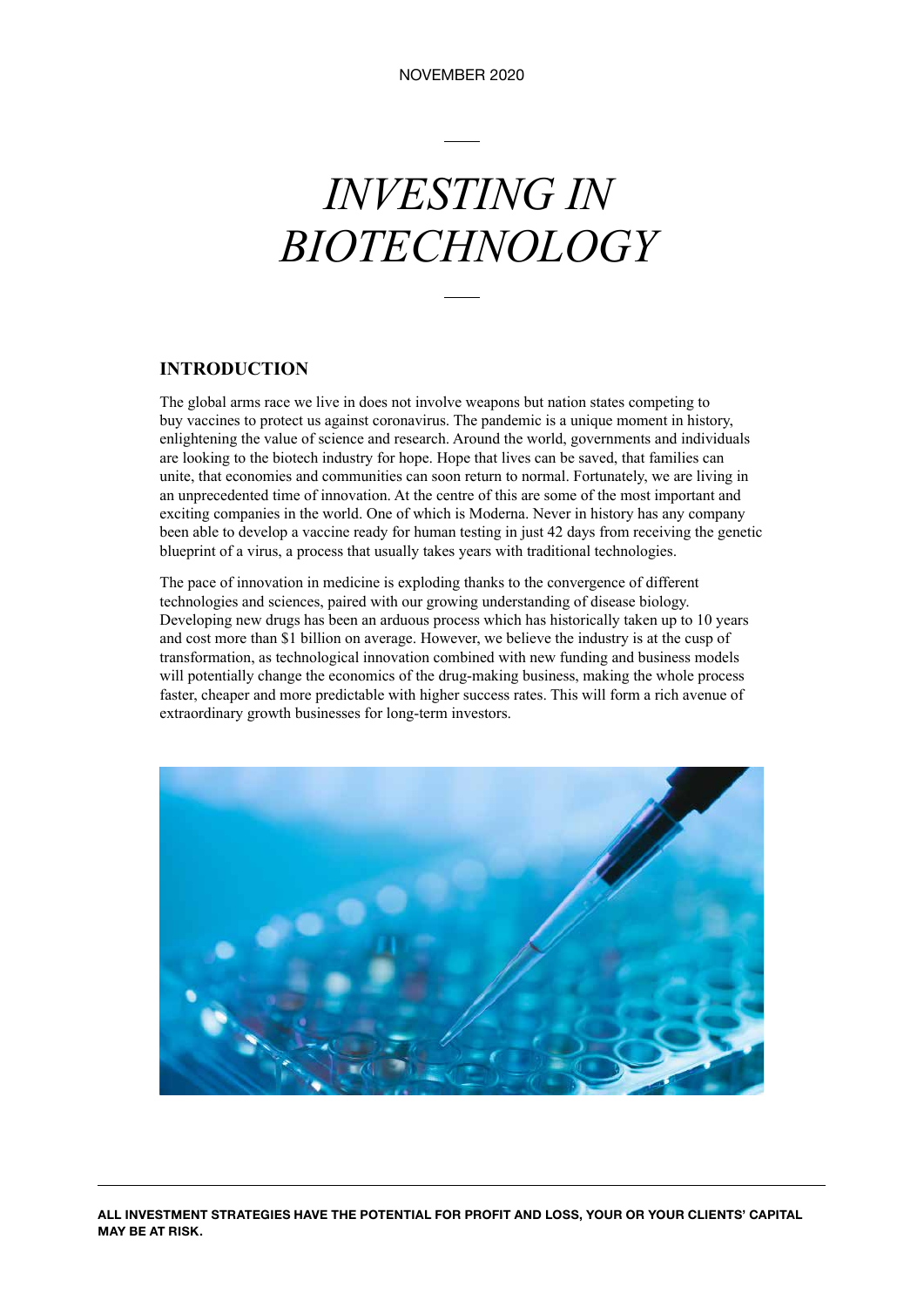For us, investing in biotech is identifying those outliers which are at the forefront of innovation and which can bring transformative medicines to patients, while acknowledging that success is not a straight line. Knowing that not all companies will succeed in terms of translating their scientific discoveries into a commercially successful business, how do we at Health Innovation seek to identify the long-term winners in biotech?

#### **IDENTIFY THE LONG-TERM WINNERS**

When looking at some of the most successful biotech companies in the world such as Genentech, Amgen, Biogen and Regeneron, they share a commonality that is their ability to bring multiple drugs to market which lead to sustainable and profitable long-term growth. Having one drug approved is already challenging (on average only 1 in 10 drugs tested on humans make it through the approval process), but only the true outliers can hope to repeat that success time and time again. In hunting for extraordinary biotech companies, we look for fundamentals which we believe can increase a company's chance of repeating success over time.

#### **SCIENCE**

Biotech is a science-based business and like any other business driven by cutting-edge scientific innovation, there is inherent uncertainty of whether the science works or not. This question can only be answered by lots of experiments, and in the case of biotech, clinical trials. However, instead of trying to outsmart the scientists or shying away from the uncertainty that underlies the upside attraction of equity investment, we focus on three aspects of the science: (1) Is it credible? (2) Is it scalable? and (3) Is it differentiated?

**Credibility:** From Theranos's revolutionary blood test to Ambrosia's crimson elixir of life, the world of biotech is unfortunately stained with companies with outlandish claims that lack scientific rigour, yet shockingly still capture the minds and pockets of many investors. This only happens when investors overlook the first and foremost step that is examining the credibility of the science and the innovators in charge of developing it. For us, assessing the teams' track records, looking into their peer-reviewed publications and understanding how they are perceived in the scientific community is an indispensable part of our due diligence. We also engage with our industry network of academics and thought leaders around the world to seek their opinions on both the people and the scientific approach of the company that we are interested in. Experts and specialists are often the most critical of novel science and technology in their respective fields; however, they can provide us with insight into how the new science/technology fits into the broader context of the field, why now might be different and what they will need to see to be convinced of the science's feasibility. This also helps us evaluate how early or mature the science is and the extent of de-risking that has taken place.

**Scalability:** The scalability of the underlying science and technology is key to repeating the success in future programmes. We are focused on identifying companies whose knowledge and technologies can be applicable across multiple indications and diseases. This will lead to improved R&D productivity and lower costs of drug development over time as success in one programme helps de-risk the underlying science and technology, and increases the likelihood of success of other programmes. We tend to avoid investing in single-asset companies or those who pursue a specific disease pathway that we deem too narrow to be scalable.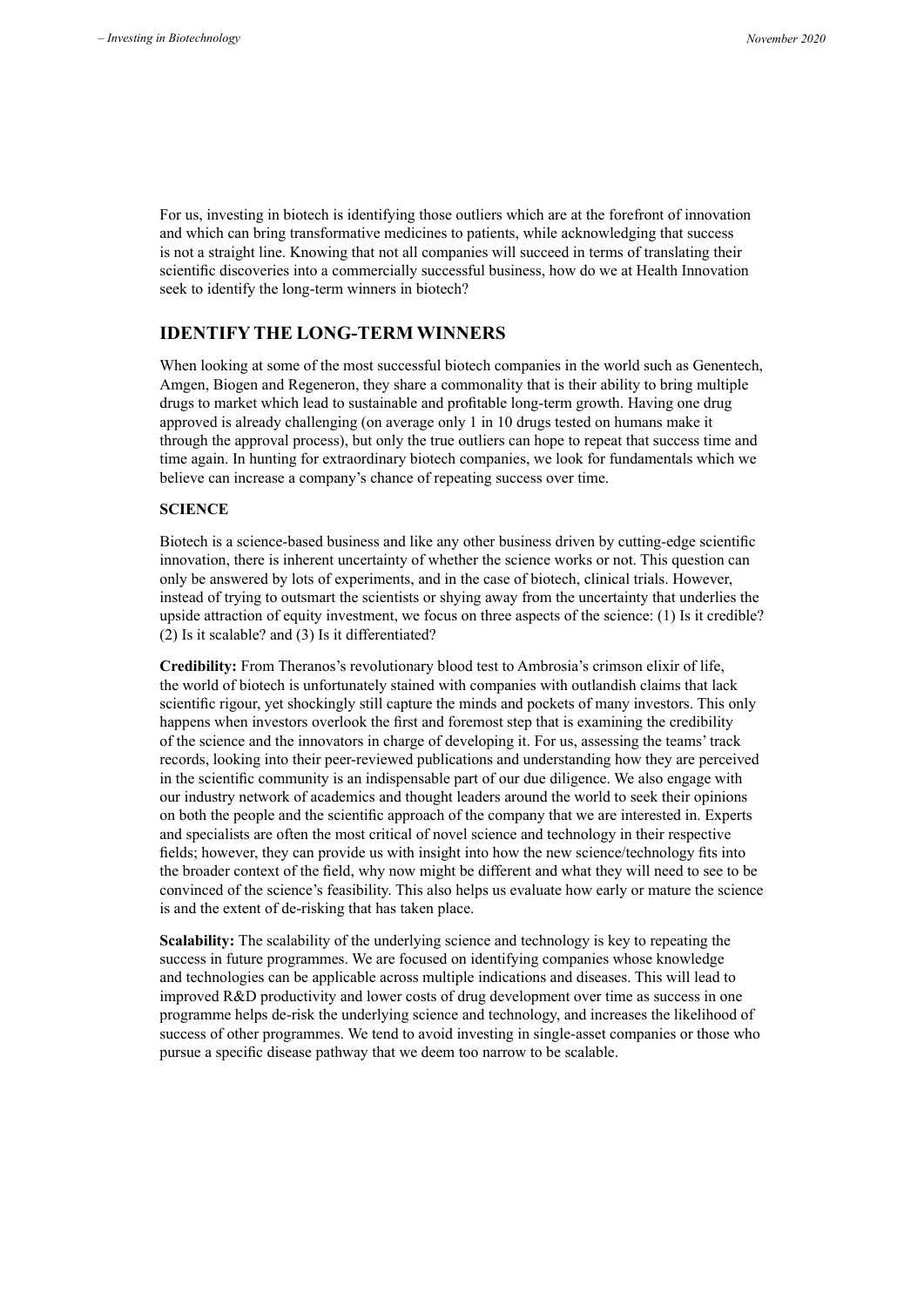At Health Innovation, we are particularly excited about companies that can change the economics of drug discovery and treat diseases we couldn't treat effectively in the past. Take Alnylam as an example. It is a US biotech company that has been leading the field of RNA interference (RNAi) and turning the Nobel Prize-winning science into actual medicines for patients. RNAi is a natural biological process that turns off genes by destroying the messenger RNA, which carries the DNA instructions for making proteins without changing the core DNA code. For the past 15 years, we have struggled to turn RNAi into drugs mostly due to the delivery mechanism. Short-interfering RNA strands (siRNA) are easily broken down by enzymes in the blood and cannot pass the cell membranes to get inside the cells. Alnylam first overcame the delivery challenges by using lipid nanoparticles as smart bomb shells that protect and transport siRNA strands to the destination. This was

then followed by further innovation which directly modifies the siRNA strands so that they will remain stable without the need for bulky bomb shells. Solving the delivery challenges will essentially allow us to 'industrialise' the production of RNAi drugs to go after many different disease targets. Alnylam's technology platform has been validated and the company has demonstrated its ability to bring multiple drugs to market at a remarkable success rate. Since its first drug approval by the US FDA in 2018, the company has brought another three drugs to market with several others in latestage clinical trials. Compared to the historical average success rate of 10 per cent in the drug industry, Alnylam has achieved an impressive success rate closer to 60 per cent based on its technology platform. By transforming the drug discovery and development process, we believe companies like Alnylam could deliver significant returns for both society and investors.

#### Productivity of Alnylam RNAi Therapeutic Platform **Productivity of Alnylam RNAi Therapeutic Platform**

Comparison of Historical Industry Metrics to Alnylam Portfolio<sup>1</sup>



Source: Alnylam Pharmaceuticals, October 2020. Wong et al., Biostatistics 2019. Source: Alnylam Pharmaceuticals, October 2020. Wong et al., Biostatistics 2019 <sup>1</sup> Past rates of Alnylam and Industry respectively may not be predictive of the future 2 Alnylam programmes biomarker-driven at all stages of development (100%)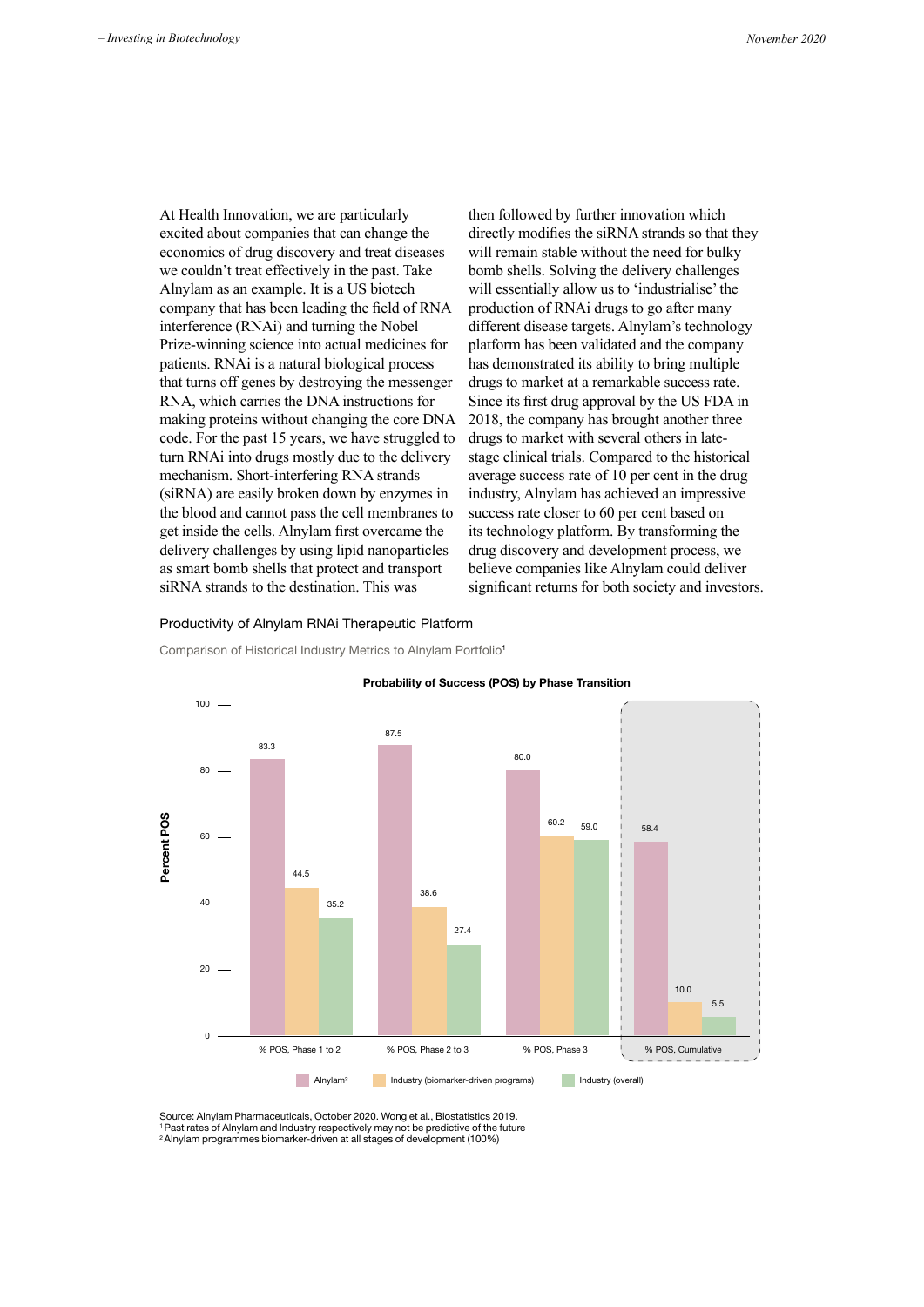**Differentiation:** Our investment philosophy is investing in companies that can help transform human health and healthcare systems. We are focused on companies whose differentiated approaches can potentially bring radical benefits to patients' lives rather than just incremental improvement. We are particularly intrigued by companies that are trailblazing new sciences and leveraging genomics and other novel techniques to develop life-changing treatments for those who suffer from chronic illnesses, such as diabetes, depression, heart failure and Alzheimer's. These are some of the most common human diseases but also the most complicated because they are often the results of multiple gene mutations, not one, plus other lifestyle and environmental factors. Understanding these diseases will require a system biology approach that integrates all the different components (genes, proteins, metabolites, diet, exercise data and so on) to figure out how they form functional networks at the organ and patient level, and how dysfunction of these networks underlies diseases. This is no simple task; however, we are looking for companies which are making quantum leaps in the understanding of disease biology, and that we believe have strong scientific rationales that can skew the odds of success in their favour.

For example, California-based Myokardia is a clinical-stage biotech that is pioneering a precision medicine approach to treating heart diseases. Guided by genetics and a wide range of biomarkers, including imaging and wearable data, the company is developing targeted therapies for welldefined patient subgroups within the broader category of heart failure. This is distinguishing in a field that has been typically characterised by one-size-fit-all treatments. This will increase Myokardia's probability of success and learning from one patient subgroup will also enhance the company's knowledge about the disease overall to help them design better drugs in the future.

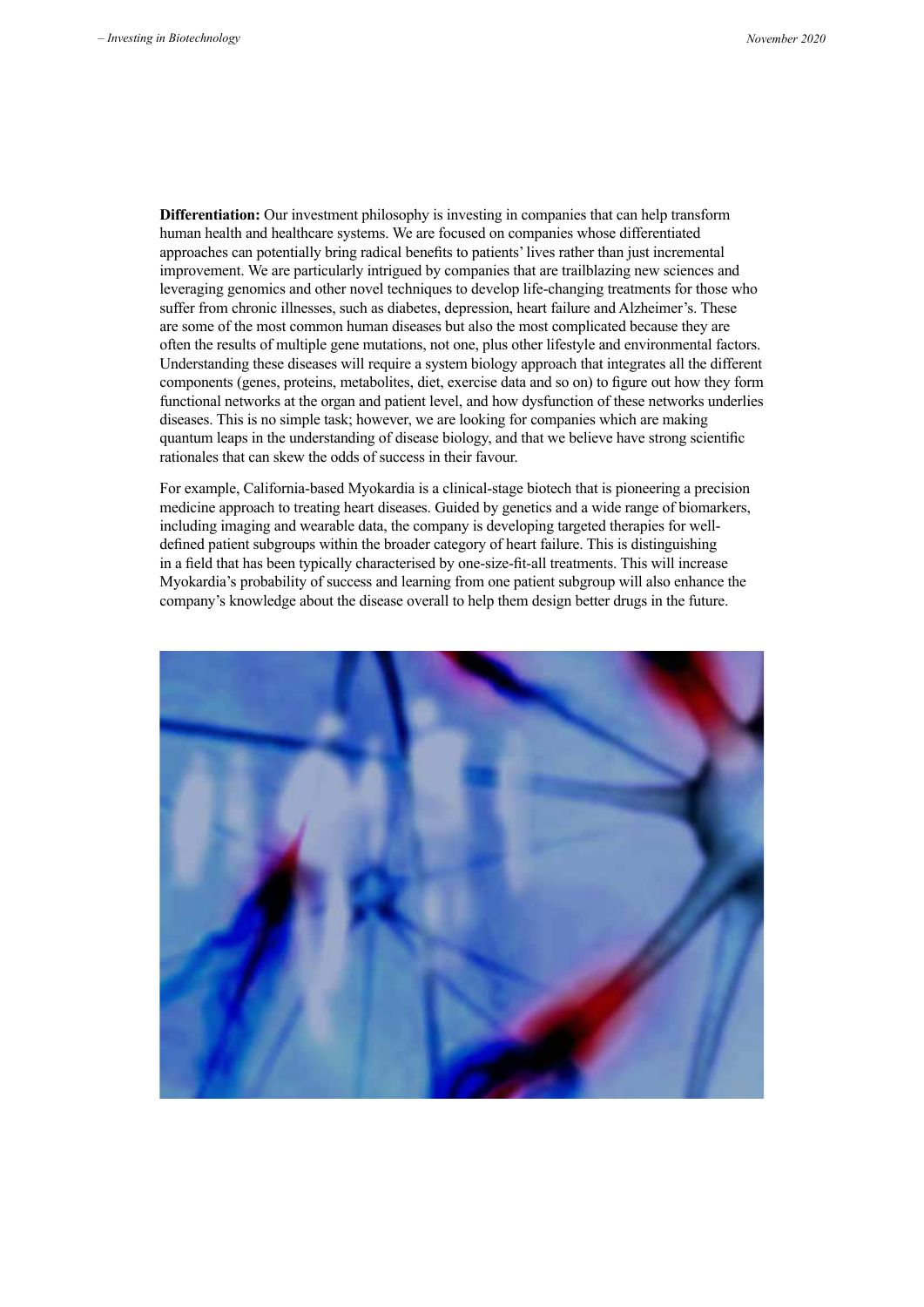#### **PEOPLE AND CULTURE**

At Baillie Gifford, we have always placed a strong emphasis on management and culture when analysing businesses, but even more so for biotech, which is as much a science-based as a peoplebased business. Drug discovery and development is an incredibly challenging process which involves a series of experiments and trials. The purpose of each experiment is to help increase or decrease your conviction level to take the next step forward. Sometimes the decision will be easy because the results are clear, but oftentimes the lines will be blurred as to whether it is worth proceeding, redirecting or stopping altogether. The decision-making is likely to involve behavioural biases, and under improper conditions, sub-optimal decisions may be made that will be detrimental to the long-term success of the company. Assessing people and culture is undoubtedly a long-term task that requires close observations and relationship building between us and the management teams. We look for teams whose vision and ambition are aligned with our long-term interests, and whose culture is conducive to innovation, which is the lifeblood of biotech.



**Vision:** As we get to know management, we want to understand what motivates them as individuals and what their long-term visions are for the business. Even though we believe that most people who go into biotech aspire to make a difference to the health and wellbeing of patients, they may adopt different routes to commercial success. There is quite a distinction between teams who are focused on building an independent long-lasting company to serve patient needs in the long run versus those who are keen on achieving a quick exit through acquisition by a larger entity to then channel the profits into the next idea. Both are necessary for the health of the ecosystem; however, we are attracted by the former because we believe they have higher chances of becoming true outliers and delivering exceptional performances for both patients and shareholders. Management's vision will manifest into strategy. A company that would rather make itself an acquisition target will tend to devote most resources into its leading drug candidate to take it to proof-of-concept as fast as possible, instead of investing in the broader technology platform and the research pipeline.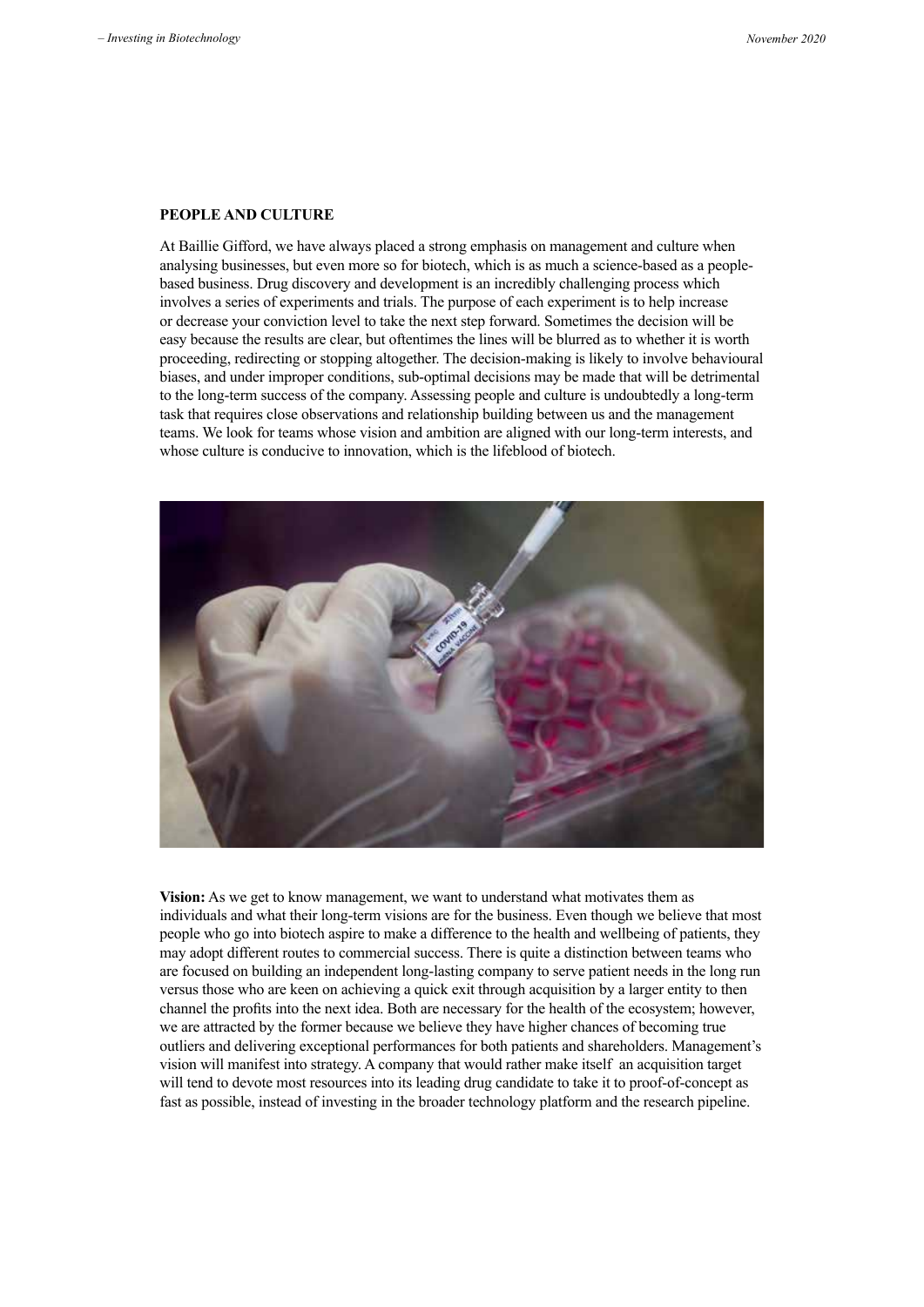It was precisely Moderna's bold vision of building a different type of biotech based on an entirely novel technology platform capable of producing dozens of drugs over the years in a highly efficient and automated manner that caught our attention. Despite many challenges of delivering messenger RNA into human cells that caused several big pharmaceutical companies to abandon their efforts, Moderna persevered and invested more than \$500 million in the early years to advance and broaden its technology platform. That was a testament to the team's ambition and commitment to patients. This approach requires a lot of capital and patience from both management and shareholders; however, the outcome can be astounding. Not only is Moderna leading the race to develop vaccines against Covid-19, its 20 other drug programmes, spanning across a host of different diseases, also offer potential to bring substantial benefits to patients.

**Culture:** We have come across a countless number of biotech companies in our conversations which claim that they strive to be "the next Genentech". However, it takes more than just sheer willpower to do so. Besides great science and talent, Genentech was well-known for its unique culture that resembled that of academia rather than corporate, with extremely transparent rigorous open debate, no political correctness, and a lot of individual freedom. It encouraged risk-taking and even celebrated failures in its "Awesome Failure Awards", knowing such efforts will fuel innovation. Achieving and maintaining such innovative culture is incredibly hard, as Professor Pisano pointed out in his paper 'The Hard Truth About Innovative Cultures':

*A tolerance for failure requires an intolerance for incompetence. A willingness to experiment requires rigorous discipline. Psychological safety requires comfort with brutal candor. Collaboration must be balanced with individual accountability. And flatness requires strong leadership. Innovative cultures are paradoxical. Unless the tensions created by this paradox are carefully managed, attempts to create an innovative culture will fail.*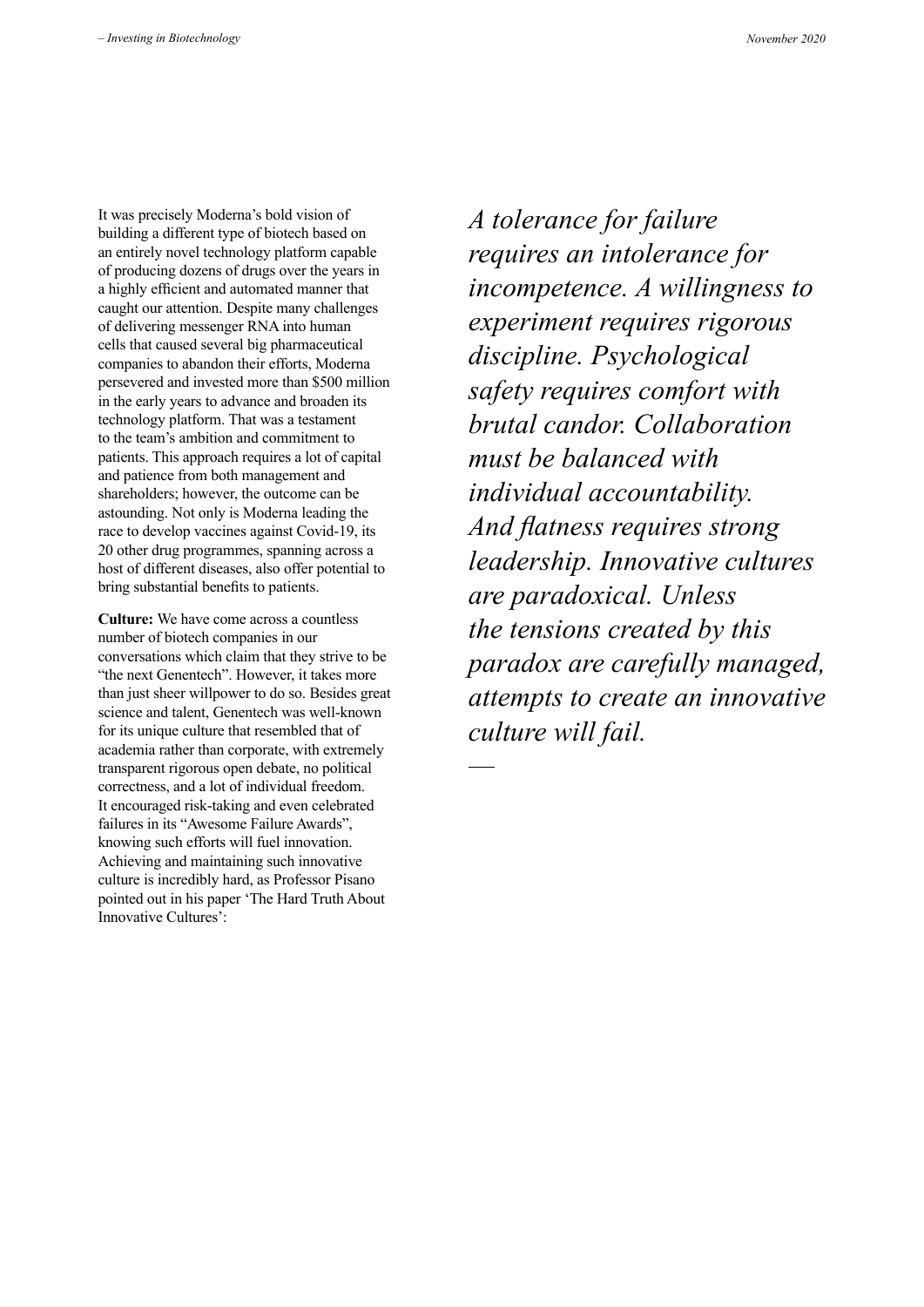A company's culture is not built overnight and does not happen by accident, it takes deliberation and thoughtful craftsmanship to mould the culture to one's desire and balance those conflicting forces. At Denali, a clinical-stage US biotech that is developing treatments for neurodegenerative diseases, such as Alzheimer's and Parkinson's, the management team perhaps understands the importance of culture more than anyone else because they themselves came from Genentech. They brought the best elements of Genentech's culture and implemented them in a fast-moving biotech world. At Denali, there are no committees. Teams and individuals are empowered to make decisions and move fast. The science is executed to very high standards with absolute transparency and integrity. The company has a thorough and extensive hiring process to make sure that not only will it hire the best talent but importantly the talent must fit its culture.

#### **CAPITAL AND FUNDING**

Drug development is a capital-intensive and lengthy process, and one of the main problems facing the industry is lack of long-term funding and misalignment of interests and time horizons between companies and investors. Start-ups typically get access to capital through venture capital and/ or partnerships with large pharma. However, getting the quantity and quality of capital right at the outset is very important for future success. An insufficient amount of funding can prevent a company from investing in its technology platform and its pipeline, reducing its ability to withstand setbacks and chances of success. It is also easier for management to be behaviourally biased and reluctant to kill bad programmes early when all of their eggs are in one or two baskets.

It's not just the quantity of capital that matters. The quality perhaps matters even more. Early investors and partners can contribute a lot to the company's long-term strategy. A founding venture capitalist (VC) focused on early exits through flipping the company's assets to a large pharma acquirer will be less encouraging of the company spending time and resources to develop its broader technology platform. A VC's time horizon is also typically much shorter compared to the time it takes for a company to develop a drug. This forces companies to go public too early, leaving their fate in the hands of many short-term and impatient public investors. While science is marching ahead at a rapid rate, fixing the funding problem has been a slower and more frustrating process. However, there are new models emerging that we believe will better align the interests of investors, management and patients.

An example is BridgeBio. It has a business model that marries the best of pharma and VC worlds through an unusual parent-subsidiary structure. It partners with academic institutions to seed individual subsidiaries that run their own drug programmes. Like a large pharma, it has a broad portfolio of programs and it aims to retain ownership of these programmes through development and commercialisation. But its VC-like decentralised operation enables incentive alignment and an entrepreneurial start-up culture at the subsidiary level. This model positions BridgeBio well to develop drugs faster and shift the risk-reward profile in its favour.

Having said that, public market investors play a big role in supporting companies like BridgeBio and other biotechs on their journeys to turn promising science into medicines. Investors' time horizons can materially influence a company's chance of success. Here we believe that we have a role to play as long-term investors. Instead of obsessing over quarterly results and fretting at the earliest sign of setback, we focus on what really matters and prepare to support our holdings with primary capital. We feel confident that through providing patient capital, we can contribute to the acceleration of scientific innovation and the discovery of wonderful medicines that will improve many patients' lives around the world.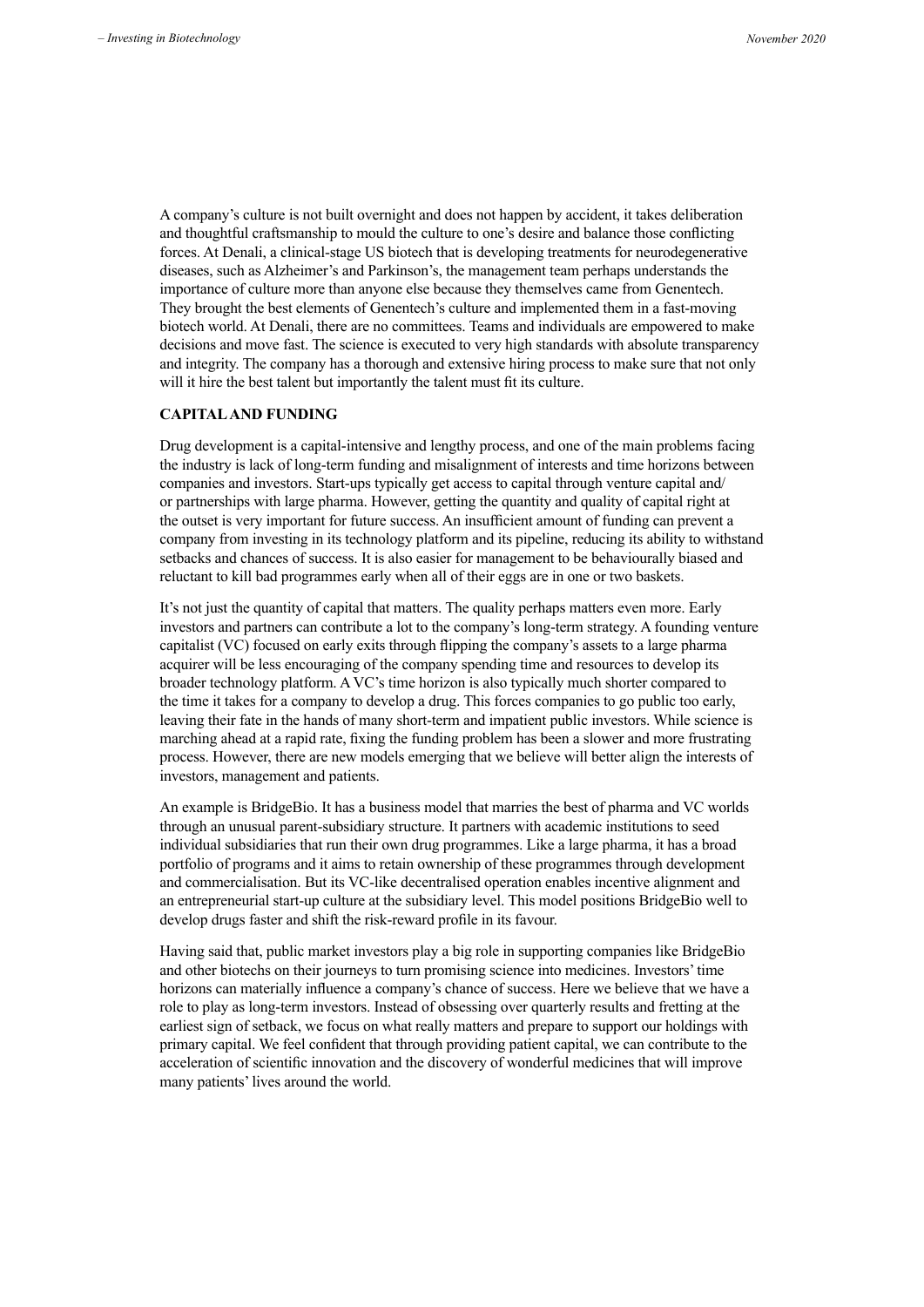#### **LUCK**

A successful biotech company needs a combination of people to make the right scientific and business decisions, cutting-edge science and technology, access to the right amount of capital from good quality investors and, finally, a dose of luck. As investors, we need to be humble to the fact that even when all the conditions are right – a great talent pool, novel science, and ample capital – things can and will fail because we are still early in our endeavour of unpacking millions of years of evolution in human biology. However, these four elements (science, people, capital, luck) are not independent of each other. Great people with lots of experience tend to make better calls about which areas of science are coming of age and ripe for experiments. This attracts more financing, allowing the company to invest in technology, diversify its pipeline and increase its chances of success or, as others may put it, of being 'lucky'. The more successful a company is seen to be, the easier it is to attract the top talent, which improves your chances of making scientific advances and therefore begetting further success.

#### **CONCLUSION**

Investing in biotech is not for those who seek certainty and safe havens, but those who appreciate the asymmetry of investment returns that outliers can bring. As the drug industry evolves, we are very excited that our hunting ground for great ideas is getting larger. We believe that our investment philosophy and process will increase our chances of identifying those long-term winners. Should this belief become a reality, this will not only bring about great returns for our clients but will also contribute to improving lives around the world, including our own and those close to us.

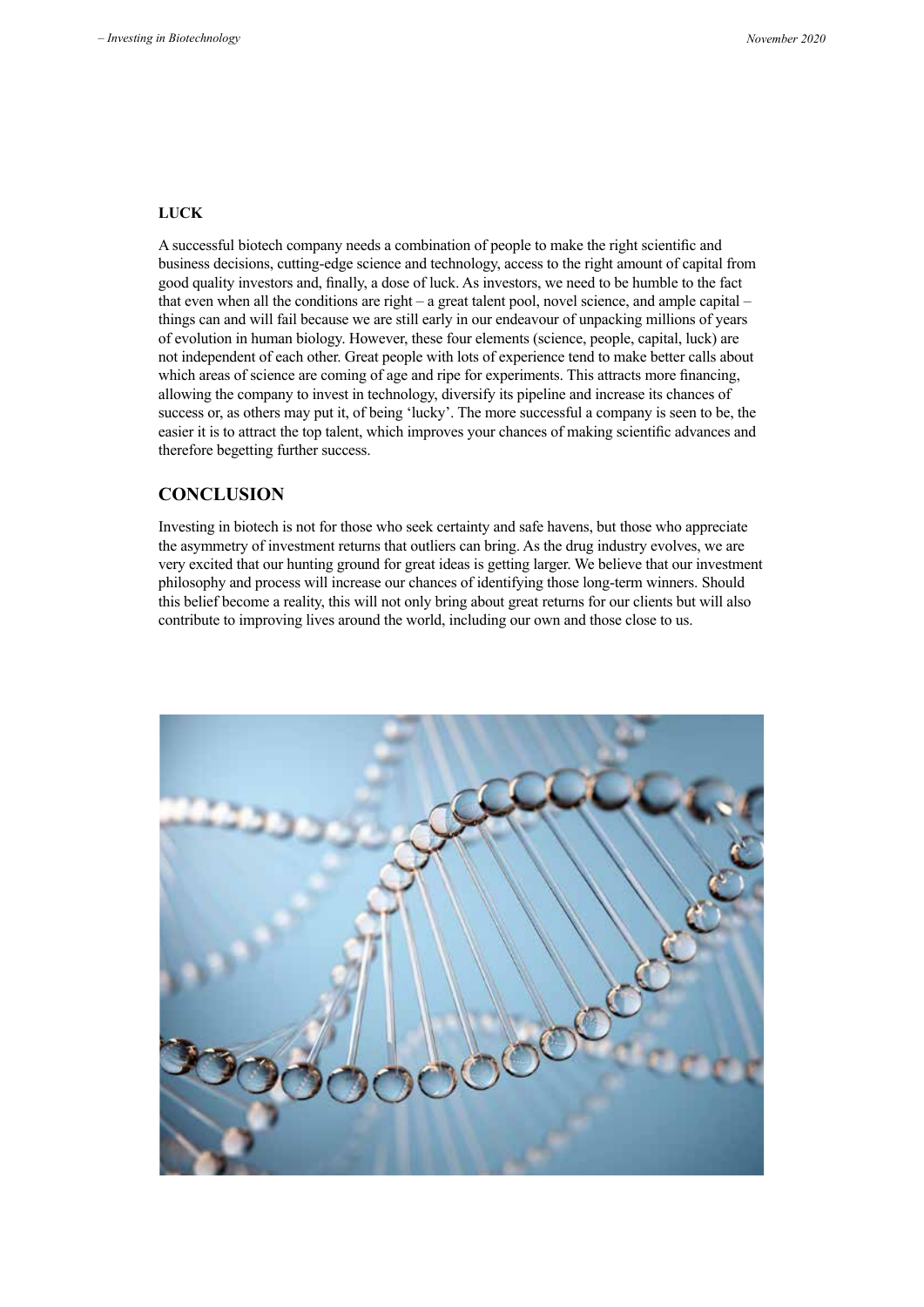

## **JULIA ANGELES**

*Portfolio Manager*

Julia joined Baillie Gifford in 2008 and is the Portfolio Manager of the Health Innovation Strategy. Prior to Baillie Gifford, Julia worked as a management consultant for McKinsey & Co advising firms in Denmark, Russia and Hungary. Since joining Baillie Gifford Julia has worked on a number of regional and global investment strategies. Julia has a passion for the transformation taking place in healthcare, and it was this passion which led to the establishment of the strategy. She believes that over the next 10 years healthcare systems around the world will experience a monumental change and we will witness a move away from reactive medicine to a world where prevention and cure will become an integral part of healthcare driven by technology. Julia is also a member of the International Growth portfolio construction group. Julia obtained a BSc, MSc and PhD in Economics from the University of Aarhus, Denmark and speaks fluent Russian and Danish.



#### **ROSE NGUYEN**

*Portfolio Manager*

Rose joined Baillie Gifford in 2013 as an investment analyst. Rose worked on various regional and global strategies before joining the Health Innovation team as an Investment Manager. Having observed the innovations in multiple industries, she believes that the great convergence of different technologies and sciences will ultimately transform life science. Biology can move from alchemy and randomness to become a more predictable, deterministic and repeatable science, that will give rise to a plethora of exciting investment opportunities. She joined the Health Innovation team in September 2018 at the inception of the strategy. Rose graduated BA (Hons) in Economics and MPhil in Finance and Economics from the University of Cambridge in 2012 and 2013 respectively.



#### **MARINA RECORD**

### *Portfolio Manager*

Marina joined Baillie Gifford in 2008 as an investment analyst. She worked in a number of global teams before joining Long Term Global Growth, where she focused on analysing companies with the potential for sustained rapid growth. It was here that Marina developed an interest in healthcare, intrigued by the accelerating pace of progress in the field. She joined the Health Innovation team in January 2018 as an Investment Manager, to fully focus her attention on exploring the potential consequences of such progress and how Baillie Gifford can help. Marina graduated from the London School of Economics and the Higher School of Economics in Russia with BSc degrees in Banking and Finance and in Economics, having studied on these programmes simultaneously.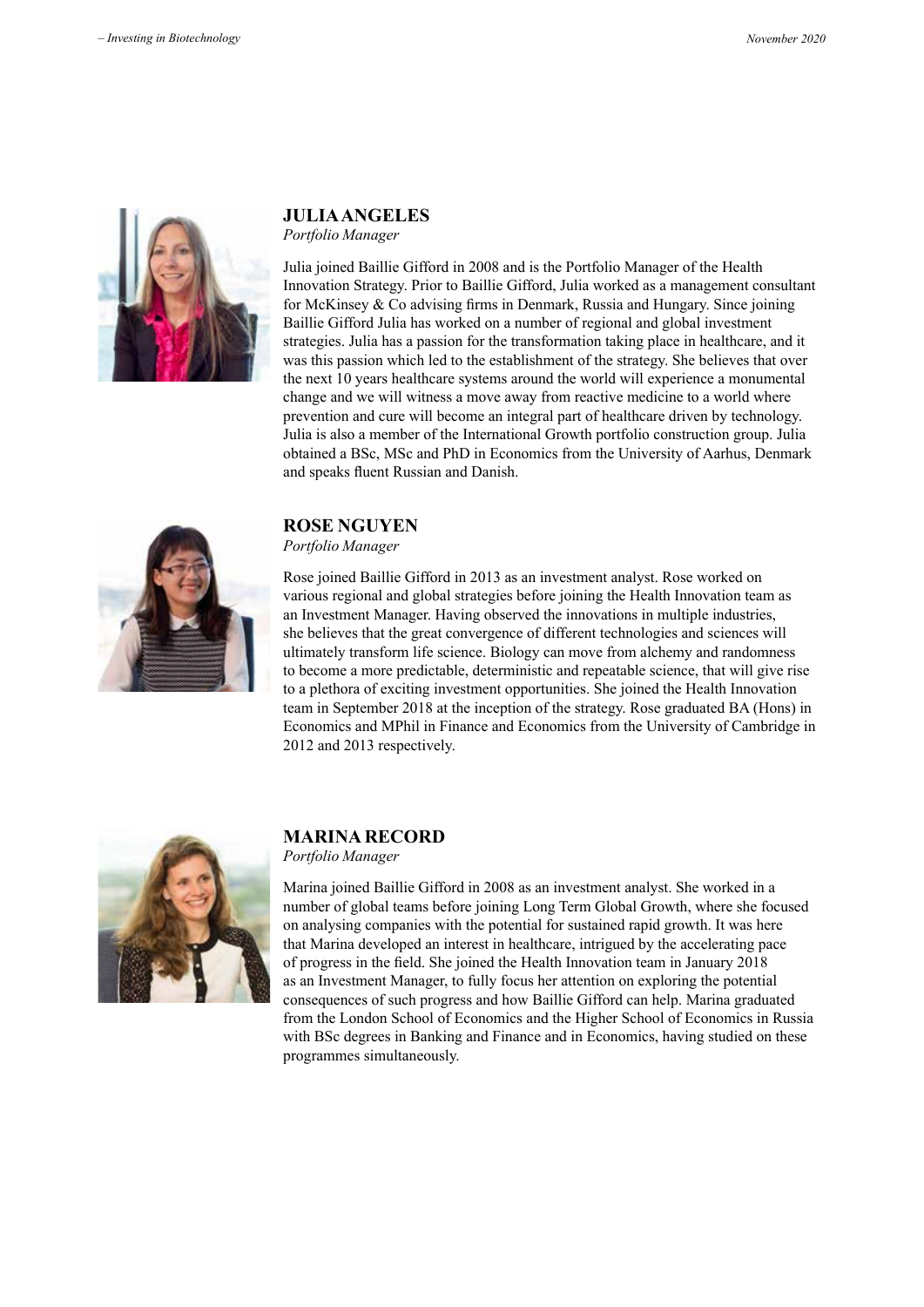## **RISK FACTORS**

The views expressed in this article are those of the author and should not be considered as advice or a recommendation to buy, sell or hold a particular investment. They reflect personal opinion and should not be taken as statements of fact nor should any reliance be placed on them when making investment decisions.

This communication was produced and approved in November 2020 and has not been updated subsequently. It represents views held at the time of writing and may not reflect current thinking.

Past performance is not a guide to future returns.

#### **Stock Examples**

Any stock examples and images used in this article are not intended to represent recommendations to buy or sell, neither is it implied that they will prove profitable in the future. It is not known whether they will feature in any future portfolio produced by us. Any individual examples will represent only a small part of the overall portfolio and are inserted purely to help illustrate our investment style.

This article contains information on investments which does not constitute independent research. Accordingly, it is not subject to the protections afforded to independent research, but is classified as advertising under Art 68 of the Financial Services Act ('FinSA') and Baillie Gifford and its staff may have dealt in the investments concerned.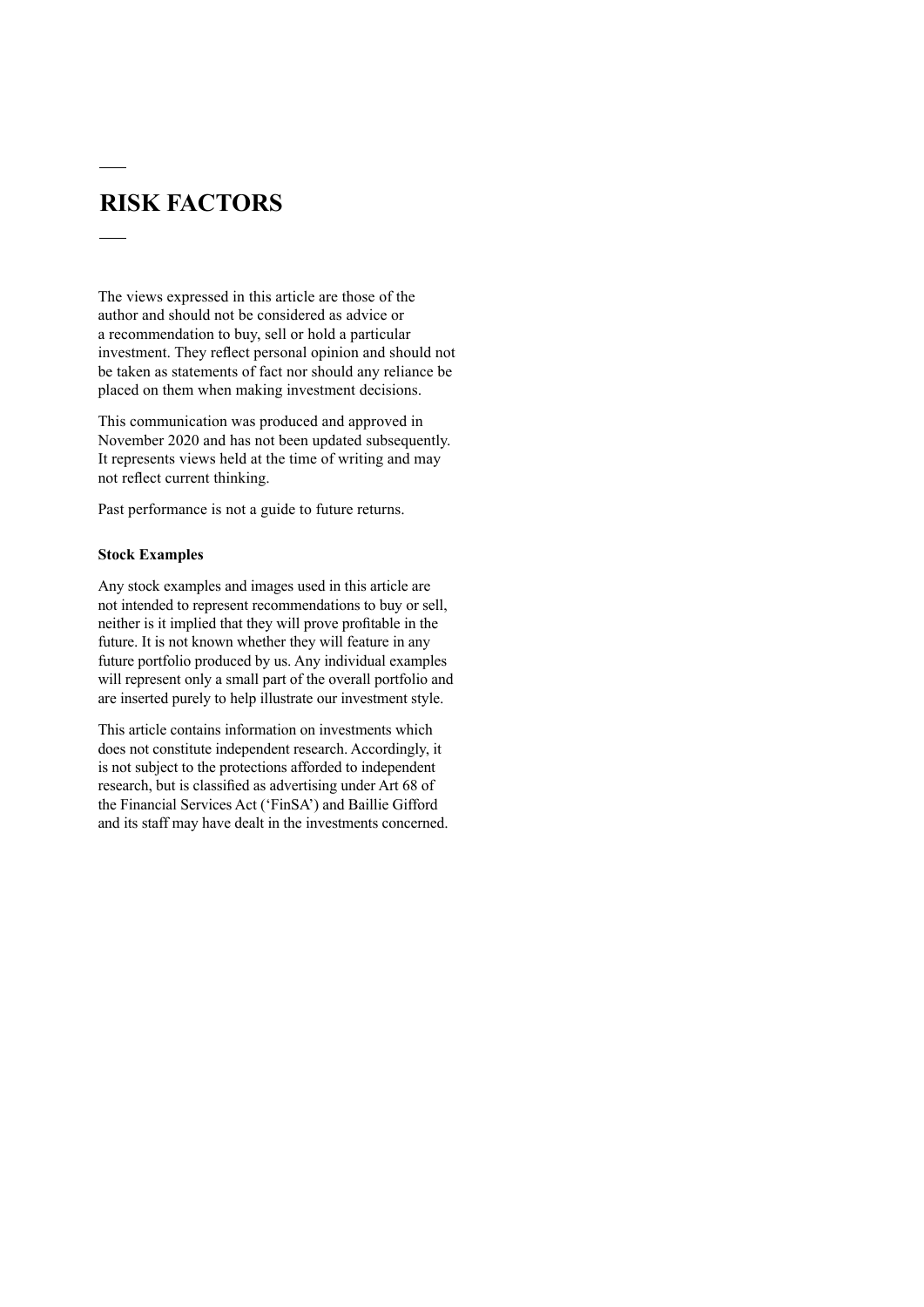## **IMPORTANT INFORMATION**

Baillie Gifford & Co and Baillie Gifford & Co Limited are authorised and regulated by the Financial Conduct Authority (FCA). Baillie Gifford & Co Limited is an Authorised Corporate Director of OEICs.

Baillie Gifford Overseas Limited provides investment management and advisory services to non-UK Professional/ Institutional clients only. Baillie Gifford Overseas Limited is wholly owned by Baillie Gifford & Co. Baillie Gifford & Co and Baillie Gifford Overseas Limited are authorised and regulated by the FCA in the UK.

Persons resident or domiciled outside the UK should consult with their professional advisers as to whether they require any governmental or other consents in order to enable them to invest, and with their tax advisers for advice relevant to their own particular circumstances.

Baillie Gifford Investment Management (Europe) Limited provides investment management and advisory services to European (excluding UK) clients. It was incorporated in Ireland in May 2018 and is authorised by the Central Bank of Ireland. Through its MiFID passport, it has established Baillie Gifford Investment Management (Europe) Limited (Frankfurt Branch) to market its investment management and advisory services and distribute Baillie Gifford Worldwide Funds plc in Germany. Baillie Gifford Investment Management (Europe) Limited also has a representative office in Zurich, Switzerland pursuant to Art. 58 of the Federal Act on Financial Institutions ("FinIA"). It does not constitute a branch and therefore does not have authority to commit Baillie Gifford Investment Management (Europe) Limited. It is the intention to ask for the authorisation by the Swiss Financial Market Supervisory Authority (FINMA) to maintain this representative office of a foreign asset manager of collective assets in Switzerland pursuant to the applicable transitional provisions of FinIA. Baillie Gifford Investment Management (Europe) Limited is a wholly owned subsidiary of Baillie Gifford Overseas Limited, which is wholly owned by Baillie Gifford & Co.

#### **Hong Kong**

Baillie Gifford Asia (Hong Kong) Limited 柏基亞洲(香港)有限公司 is wholly owned by Baillie Gifford Overseas Limited and holds a Type 1 licence from the Securities & Futures Commission of Hong Kong to market and distribute Baillie Gifford's range of collective investment schemes to professional investors in Hong Kong. Baillie Gifford Asia (Hong Kong) Limited 柏基亞洲(香港)有限公司 can be contacted at Room 3009-3010, One International Finance Centre, 1 Harbour ViewStreet, Central, Hong Kong. Telephone +852 3756 5700.

#### **South Korea**

Baillie Gifford Overseas Limited is licensed with the Financial Services Commission in South Korea as a cross border Discretionary Investment Manager and Non-discretionary Investment Adviser.

#### **Japan**

Mitsubishi UFJ Baillie Gifford Asset Management Limited ('MUBGAM') is a joint venture company between Mitsubishi UFJ Trust & Banking Corporation and Baillie Gifford Overseas Limited. MUBGAM is authorised and regulated by the Financial Conduct Authority.

#### **Australia**

This material is provided on the basis that you are a wholesale client as defined within s761G of the Corporations Act 2001 (Cth). Baillie Gifford Overseas Limited (ARBN 118 567 178) is registered as a foreign company under the Corporations Act 2001 (Cth). It is exempt from the requirement to hold an Australian Financial Services License under the Corporations Act 2001 (Cth) in respect of these financial services provided to Australian wholesale clients. Baillie Gifford Overseas Limited is authorised and regulated by the Financial Conduct Authority under UK laws which differ from those applicable in Australia.